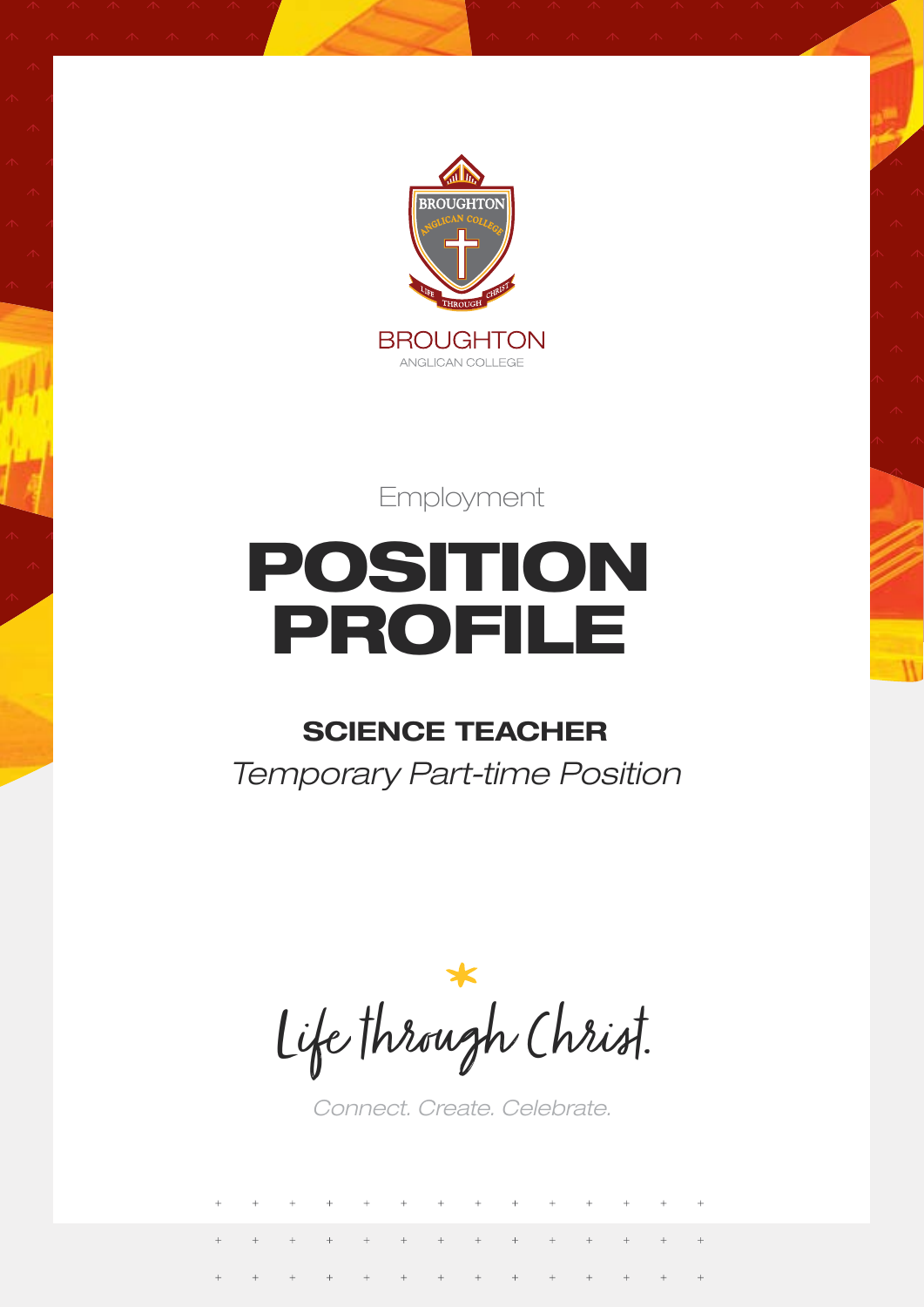### SCIENCE TEACHER (Senior School 7-12)

Temporary Part-time Position

Broughton Anglican College is the leading Pre Kinder to Year 12 Independent School in the Macarthur region and provides exceptional educational opportunities to more than 1,100 students. Staff enjoy an innovative teaching environment with supportive peers, students and parents.

This position is a temporary 0.6 part-time position commencing 18 July 2022. This position replaces a member of staff who will be on Maternity Leave.

The successful candidate will be employed for Term 3 - 2022 and Term 4 - 2022 (Monday, Tuesday, Friday), with the probable extension for Terms 1 and 2 in 2023.

The successful candidate will assist the Science Faculty, under the supervision of the Head of Science, to develop and implement programs and maintain the high levels of achievement from our students in the Science curriculum areas.

The College has implemented a BYOD environment and therefore the successful candidate must be confident in the use of technology and be willing to embrace it in order to enhance learning.

As the College is a child safe organisation, the successful candidate will be required to provide their current NSW Working With Children Check number and date of birth so that the College can verify that the candidate is permitted to teach in NSW schools. The successful candidate is expected to provide evidence that they are a financial member of NSW Education Standards Authority (NESA) and that their accreditation is current.

The successful candidate will be required to provide evidence that they are an active member of a Bible-based church.

The successful candidate will be required to provide a COVID-19 digital certificate.

 $\leq$ I would like COVID statement put in – Cindy to put this in – I will need to check with AIS that we can do this>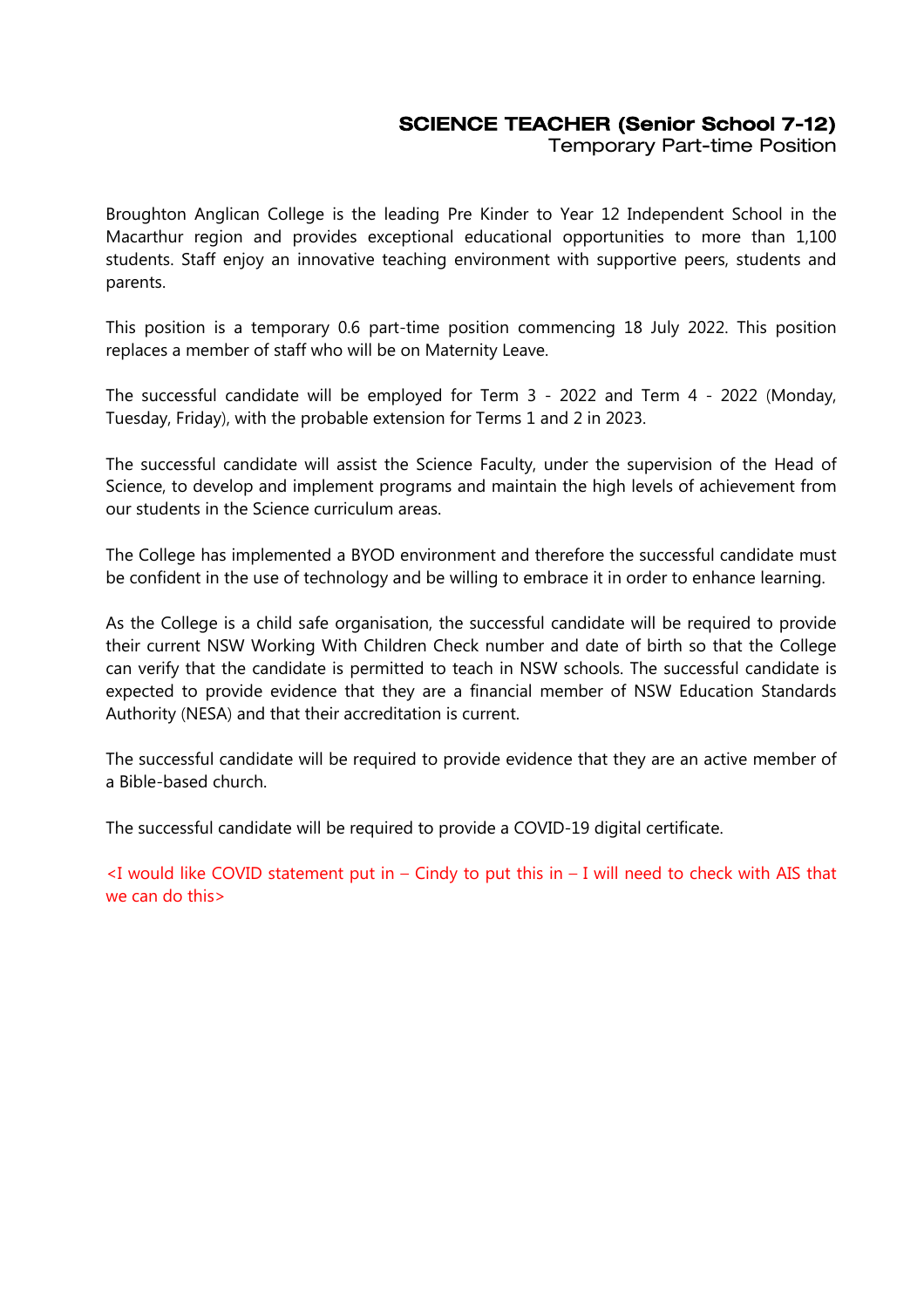### Core Values

- A committed Christian who will provide opportunities for students to develop an understanding of the Christian faith and respond to the Gospel of Jesus Christ in adhering to the Christian stance and ethos of the College.
- An active member of a Bible-based church.
- An outstanding educator with a passion for and understanding of, working with children and adolescents.
- Demonstrates the integration of an authentic Christian faith with learning and teaching, to help students develop an understanding of the Gospel, whilst adhering to the Christian ethos of the College.

#### Core Responsibilities

The Science teacher should:

- Actively support the College's Christian Mission, Strategic Plan and Vision Statement.
- Provide engaging and quality teaching to Stage 4–6 students, maintaining the high levels of achievement and interest from our students in the Science curriculum areas.
- Provide engaging and quality Bible-based devotions to an assigned House Tutor group and assist with the College's cocurricular and wellbeing based activities as required.
- Provide effective differentiation to meet the learning and pastoral needs of all students.
- Collaborate with colleagues to design, implement and evaluate learning and teaching programs using well-structured lessons and lesson sequences.
- Integrate the use of and teaching of literacy, numeracy and ICT into teaching practices, to effectively develop student's knowledge, skills, problem solving and scientific thinking.
- Develop a classroom and whole-school culture of high expectations for all students.
- Create and maintain engaging, supportive and safe learning environments.
- Use a range of assessment tools to assess student learning, provide timely and effective feedback and report on student learning.
- Use effective classroom management strategies that will encourage students to take responsibility for their learning.
- Engage in professional learning and professional networking.
- Engage professionally with colleagues, parents / carers and the community.
- Upholds the College's expectations, code of conduct and protocols.

#### The Role

The Science teacher is required to:

- demonstrate an excellent level of knowledge in the NSW K–12 syllabus incorporating the Australian Curriculum for Science Stages 4 and 5. (Stage 6 would be advantageous)
- demonstrate an excellent level of skill in pedagogical practice incorporating a range of teaching techniques, with a focus on embedding formative assessment and inquiry based learning.
- create a positive learning environment which challenges students to achieve academic and personal excellence.
- demonstrate an ability to cater for differences in students' abilities and learning styles.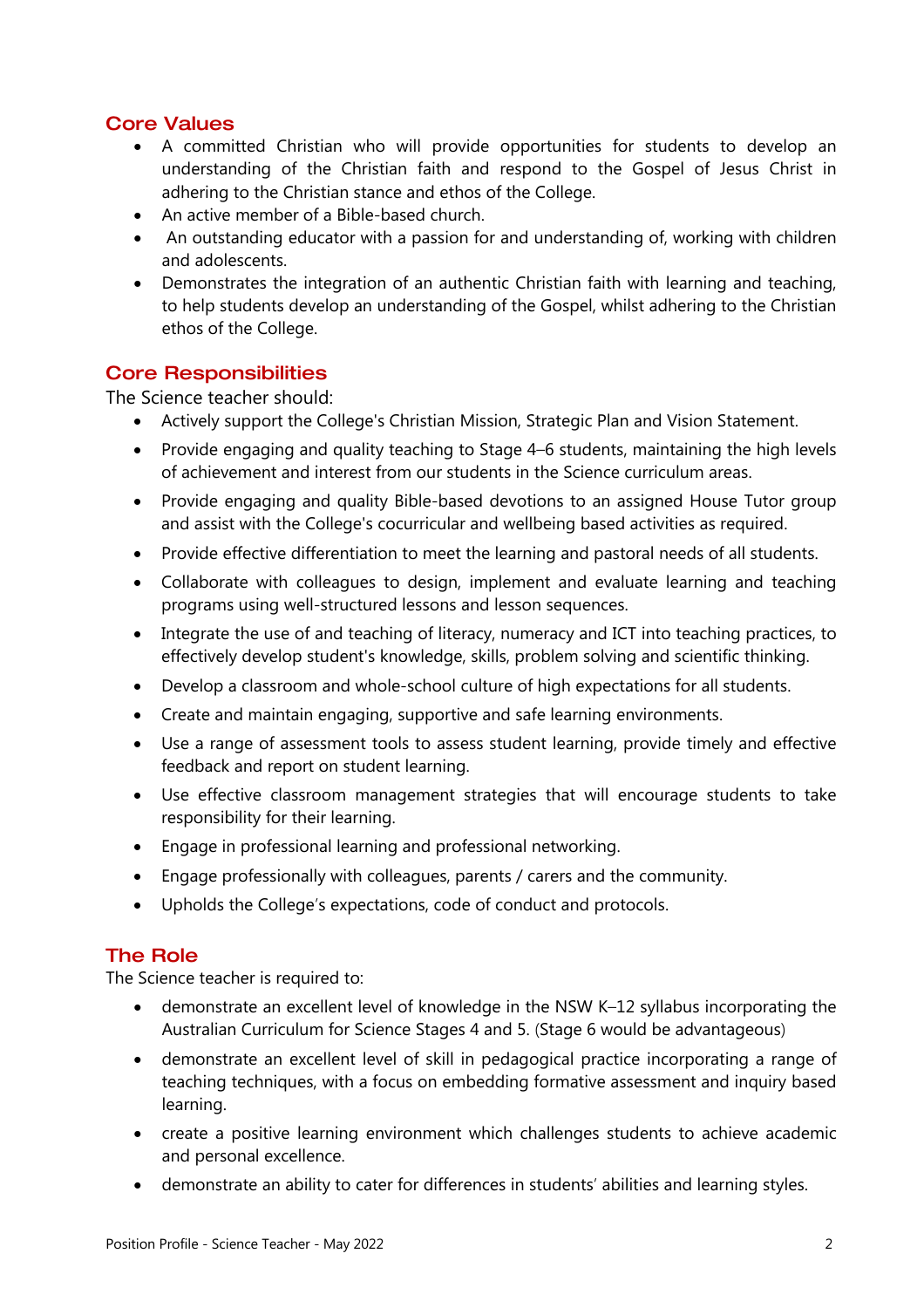- proficiently use a range of common ICT applications (e.g. Internet browsers, Outlook, Word, PowerPoint and Excel)
- actively adhere to and enforce the College policies as required
- maintain positive academic and pastoral relationships with students and families by providing regular and timely feedback on academic progress, behaviour and application
- maintain orderly routines to create an environment where all students are engaged in purposeful learning tasks, managing any discipline issues promptly, fairly and respectfully
- be organised for and punctual to commitments, including lessons, meetings and duties.
- dress and behave in a professional manner
- actively carry out playground supervision and other duties with vigilance as determined by the Head of College
- implement the College Wellbeing Policy and Program through the House Tutor time and wellbeing activities
- be involved in the College's cocurricular program and take opportunities to support students' talents and achievements by attending cocurricular and showcase events
- attend one camp per year, if requested by the Head of College
- consistently work in a professional manner, meeting deadlines, working as a constructive member of a team and adhering to and enforcing the College policies as appropriate
- take responsibility to report any concerns relating to the Work, Health and Safety of staff or students to their supervisor and the Chair of the WHS Committee
- refrain from addressing College-related concerns through social media whilst adhering to the child protection policies of the College
- adhere to the child protection policies of the College
- proficiently use a range of common ICT applications (e.g. Internet browsers, Outlook, Word, PowerPoint and Excel, Office 365)
- maintain their accreditation with NESA
- maintain their Child Protection eligibility to enable them to teach in NSW
- undertake any other duties as determined by the Head of College.

#### Desired Attributes

- Demonstrated expertise in teaching one or more Stage 6 Science course.
- Ability to use data to improve teaching and learning practices.
- Broad experience in using ICT to teach Science.
- Ability to demonstrate a knowledge of evidence-based best practice in the classroom teaching environment.
- Experience in integrating cross-curricular knowledge and skills to provide innovative, creative and real-world STEM lessons.
- Willing to take opportunities to support students' talents and achievements by attending cocurricular and showcase events.
- Current First Aid Certificate, including CPR.